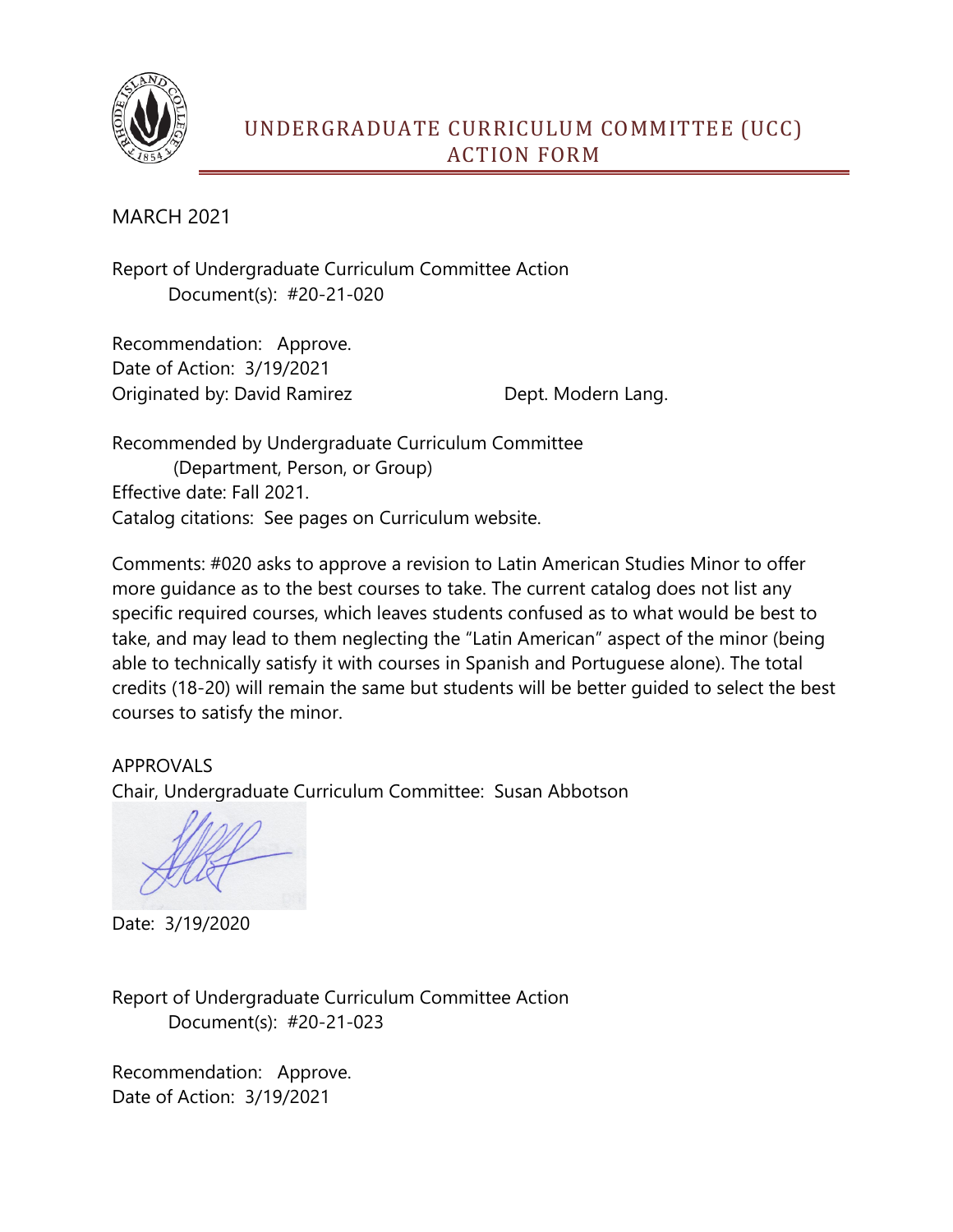Originated by: Robin Auld Dept. HPE

Recommended by Undergraduate Curriculum Committee (Department, Person, or Group) Effective date: Fall 2021. Catalog citations: See pages on Curriculum website.

Comments: #023 asks to approve a revision to the prerequisites of HPE 413 Practicum in Elementary Physical Education to add HPE 301 and HPE 313, to ensure the students are taking it in the right sequence with the best preparation to succeed.

APPROVALS Chair, Undergraduate Curriculum Committee: Susan Abbotson

Date: 3/19/2020

Report of Undergraduate Curriculum Committee Action Document(s): #20-21-024

Recommendation: Approve. Date of Action: 3/19/2021

Originated by: Lisa Bain Dept. CS and Information Systems.

Recommended by Undergraduate Curriculum Committee (Department, Person, or Group) Effective date: Fall 2021. Catalog citations: See pages on Curriculum website.

Comments: #024 asks to approve a revision to the Data Science Minor to rename it Data Analytics to better differentiate it from the new Data Science Major, which is actually a different kind of program that is more mathematically based (data scientists build data programs, analysts are trained to use them). The title of CSCI 470 Introduction to Data Science also needs to be revised to reflect this and become Introduction to Data Analytics. For those currently engaged in the minor its title will not change but follow the catalog when they entered the college.

APPROVALS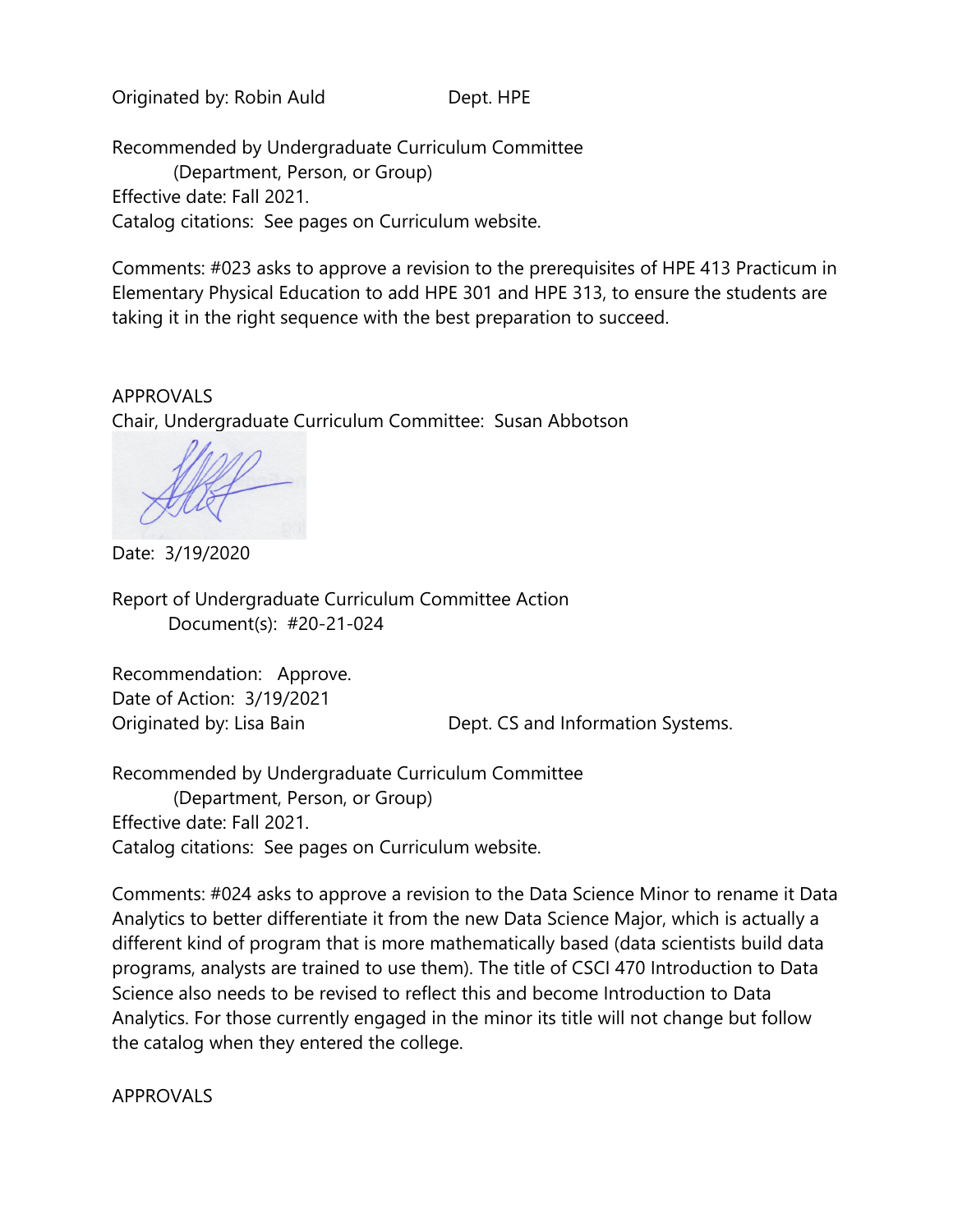Chair, Undergraduate Curriculum Committee: Susan Abbotson

Date: 3/19/2020

Report of Undergraduate Curriculum Committee Action Document(s): #20-21-028 through to #20-21-030

Recommendation: Approve. Date of Action: 3/19/2021 Originated by: Sally Hamouda Dept. CSIS

Recommended by Undergraduate Curriculum Committee (Department, Person, or Group) Effective date: Fall 2021. Catalog citations: See pages on Curriculum website.

Comments: #128 asks to approve the creation of a new 20 credit minor in Web Development for the Computer Science and Information Sytems department that will utilize courses already being taught by the department. #129 asks to approve revisions to the course CIS 324 Dynamic Web Development to update the title and description (to reflect industry standards), the prerequisites (to make it more accessible), and when it is being offered, as well as cross list it, to attract majors from both CIS and CSCI. #130 asks to approve revisions to the title, description, prerequisites and when offered of the already crosslisted course CIS/CSCI 416 Web Design, for the same reasons they want to revise the CIS/CSCI 324. This will be housed under Computer Science minor options.

APPROVALS Chair, Undergraduate Curriculum Committee: Susan Abbotson

Date: 3/19/2020

Report of Undergraduate Curriculum Committee Action Document(s): #20-21-031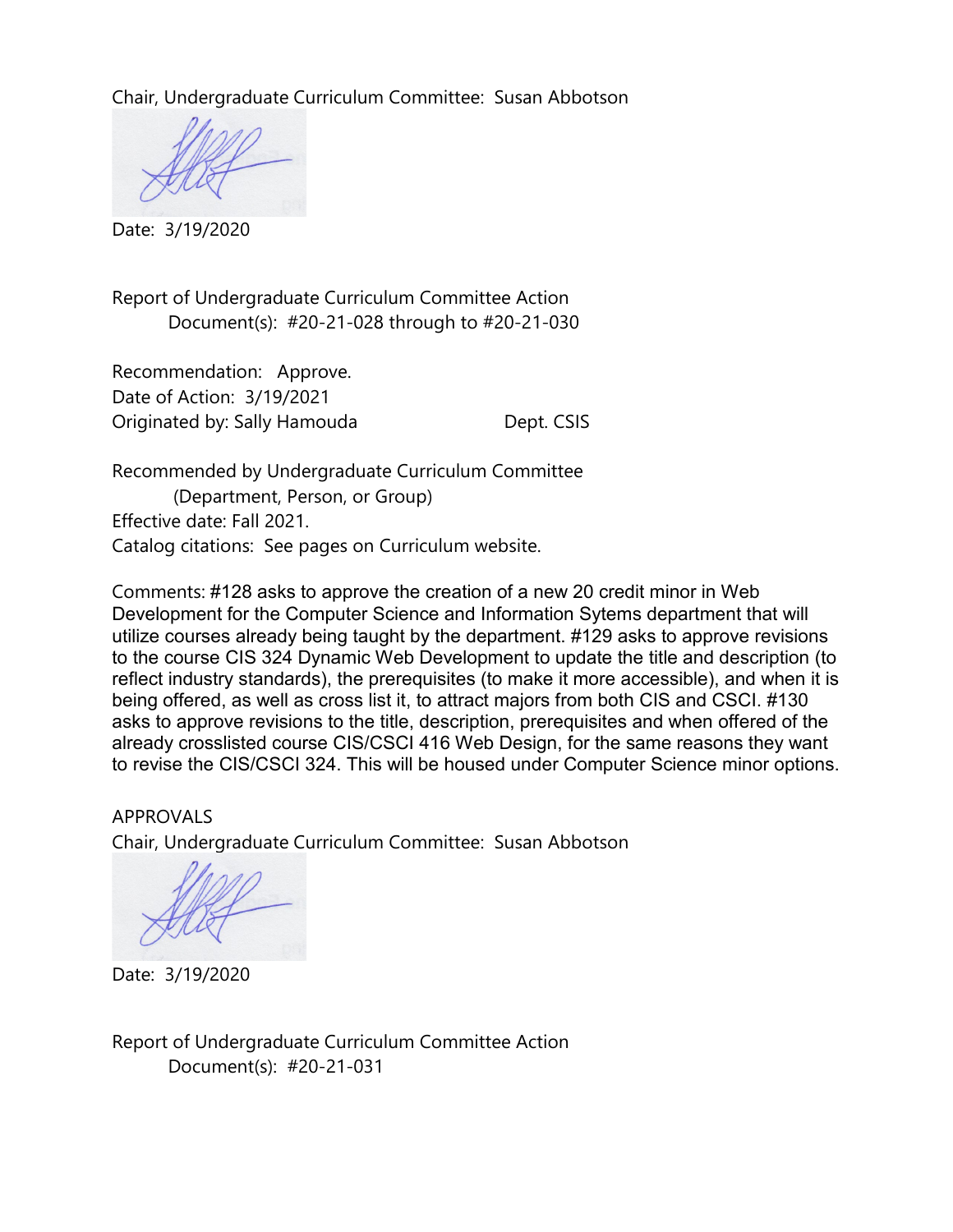Recommendation: Approve. Date of Action: 3/19/2021

Originated by: Namita Sarawagi Dept. CS and Information Systems.

Recommended by Undergraduate Curriculum Committee (Department, Person, or Group) Effective date: Fall 2021. Catalog citations: See pages on Curriculum website.

Comments: Approve a revision to the prerequisite of CSCI 313 Computer Organization and Architecture and another revision to the CSCI BA and BS programs in how they list the CSCI 416 Web Design course so it becomes an option between two other similar skill-level courses in the list of electives. The proposal also notes a needed correction to an error in the prerequisite of CSCI 401W.

## APPROVALS

Chair, Undergraduate Curriculum Committee: Susan Abbotson

Date: 3/19/2020

Report of Undergraduate Curriculum Committee Action Document(s): #20-21-032

Recommendation: Approve. Date of Action: 3/19/2021 Originated by: Michael Michaud Dept. English/Interim WID coordinator.

Recommended by Undergraduate Curriculum Committee (Department, Person, or Group) Effective date: Fall 2021. Catalog citations: See pages on Curriculum website.

Comments: Approve the additon of the "W" to the prefix of the following courses that have been additionally identified as Writing in the Discipline (WID) courses: CHEM 205, CHEM 206, CHEM 404,CHEM 407, CHEM 416,ELED 202, ENGL 230, ENGL 233, FREN 201, FREN 202, FREN 420, FREN 460, GEOG 100, GEOG 460 (done in course listings but not in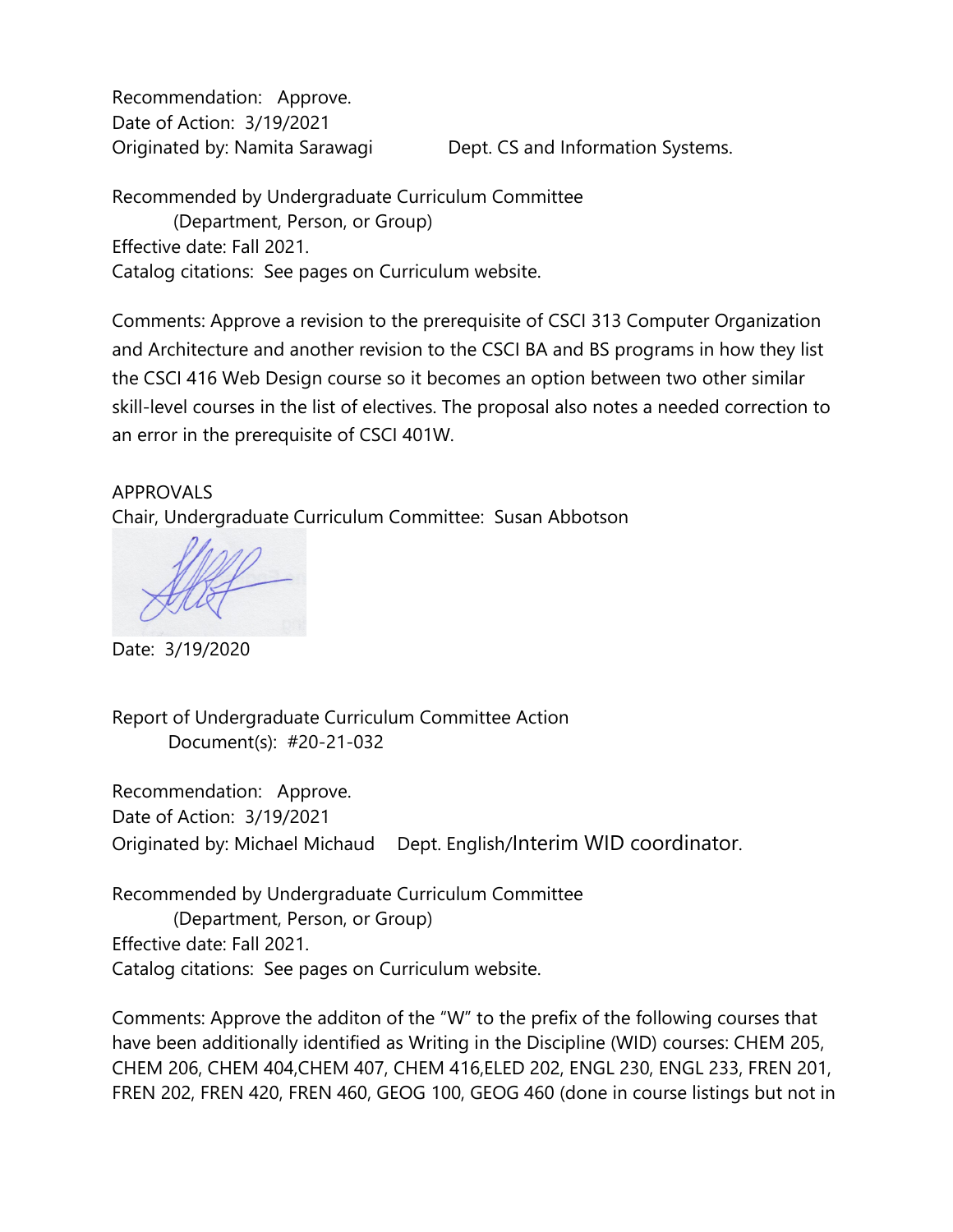program), MGT 430, MGT 461, MUS 205, MUS 206, MUS 391, MUS 492, MUS 493, PFA 461, PHYS 313, PHYS 413, PORT 201, PORT 202, PORT 420, PORT 460, SED 310, SWRK 302, SWRK 326, SPAN 201, SPAN 202, SPAN 420, SPAN 460, SPED 202, SPED 210, SPED 312, YDEV 300, and YDEV 352. Some relate to an intial offering as these departments have finalized their WID plans, three other departments have revised their former statements, and so the following courses will no longer be identified as WID: GEOG 200, MGT 322, MGT 348, MKT 215, MKT 334, and SPED 436. All major programs now have clearly identified courses for Writing in the Discipline, but there are a few who still need to add details regarding their choices to their webpage (these are just in the School of Education).

APPROVALS Chair, Undergraduate Curriculum Committee: Susan Abbotson

Date: 3/19/2020

Report of Undergraduate Curriculum Committee Action Document(s): #20-21-033 and #20-21-034

Recommendation: Approve. Date of Action: 3/19/2021 Originated by: Vince Bohlinger Dept. English/Director of Film Studies

Recommended by Undergraduate Curriculum Committee (Department, Person, or Group) Effective date: Fall 2021. Catalog citations: See pages on Curriculum website.

Comments: #033 asks to approve the revision of the following FILM course titles: FILM 218 Foundation in Film Production; FILM 219 Foundations in Film Theory and Analysis; FILM 454 Contemporary Film and Theory. Also FILM 370 and FILM 371 will have lower numbers: FILM 270 Screenwriting I and FILM 271 Screenwriting II, and the revised FILM 270 will have FILM 116 as its revised prerequisite. #034 asks to approve the revision of the following FILM courses' prerequisites: FILM 349 (crosslisted with ANTH 349); FILM 351; FILM 352; FILM 353; FILM 354 and FILM 355, will all exchange the FILM 219 prerequisite for FILM 116 (and reference to consent of instructor needs to be changed to consent of program director. The titles are being changed to make RIC titles either